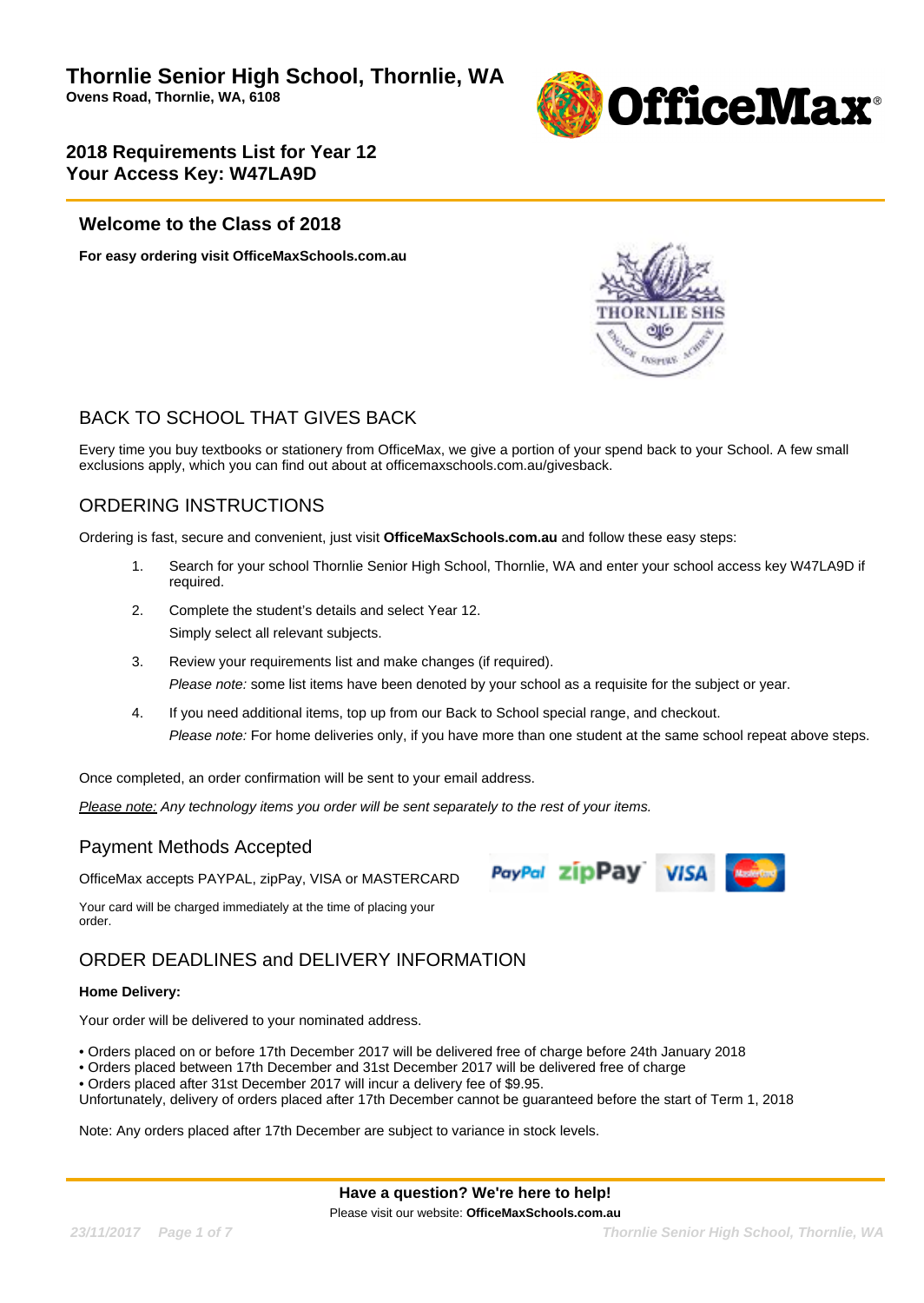

**Australia Post** - Orders are delivered via Australia Post's eParcel service. As soon as your order is dispatched an email will be sent to let you know the Australia Post tracking ID Number. Your order can be tracked at auspost.com.au.

Note: PO Box addresses are not accepted by Australia Post.

## VISIT US

When shopping at our OfficeMax stores, please bring this list to receive your schools Back to School pricing as standard retail pricing applies without this list. Product codes starting with 5 cannot be purchased or paid for at the retail stores. Payment options available are Cash, EFTPOS, Visa or MasterCard.

OfficeMax Store – North Unit 6/505 Scarborough Beach Rd Osborne Park WA 6017 (Access off Selby St)

OfficeMax Store – South Unit 5/9 Yampi Way Willetton WA 6155

#### **Both stores are closed on all Public Holidays.**

Please note: zipPay is not available in store as a payment method

### HAVE A QUESTION?

Trading Hours – Both Stores Mon – Fri: 8.30am – 5.00pm Sat: 9.00am – 5.00pm Sun: Closed

Extended Trading Hours – Both Stores Tues  $2^{nd}$  January – Sat  $3^{rd}$  February 2018 Mon – Fri: 8.00am – 6.00pm Sat: 9.00am – 5.00pm Sun  $28^{th}$  January: 11.00am - 4.00pm

If you need help placing your order, returns or refunds, delivery information or have a general enquiry, please visit **OfficeMaxSchools.com.au/help**

To view our full terms and conditions regarding your order, please visit our OfficeMaxSchools.com.au/terms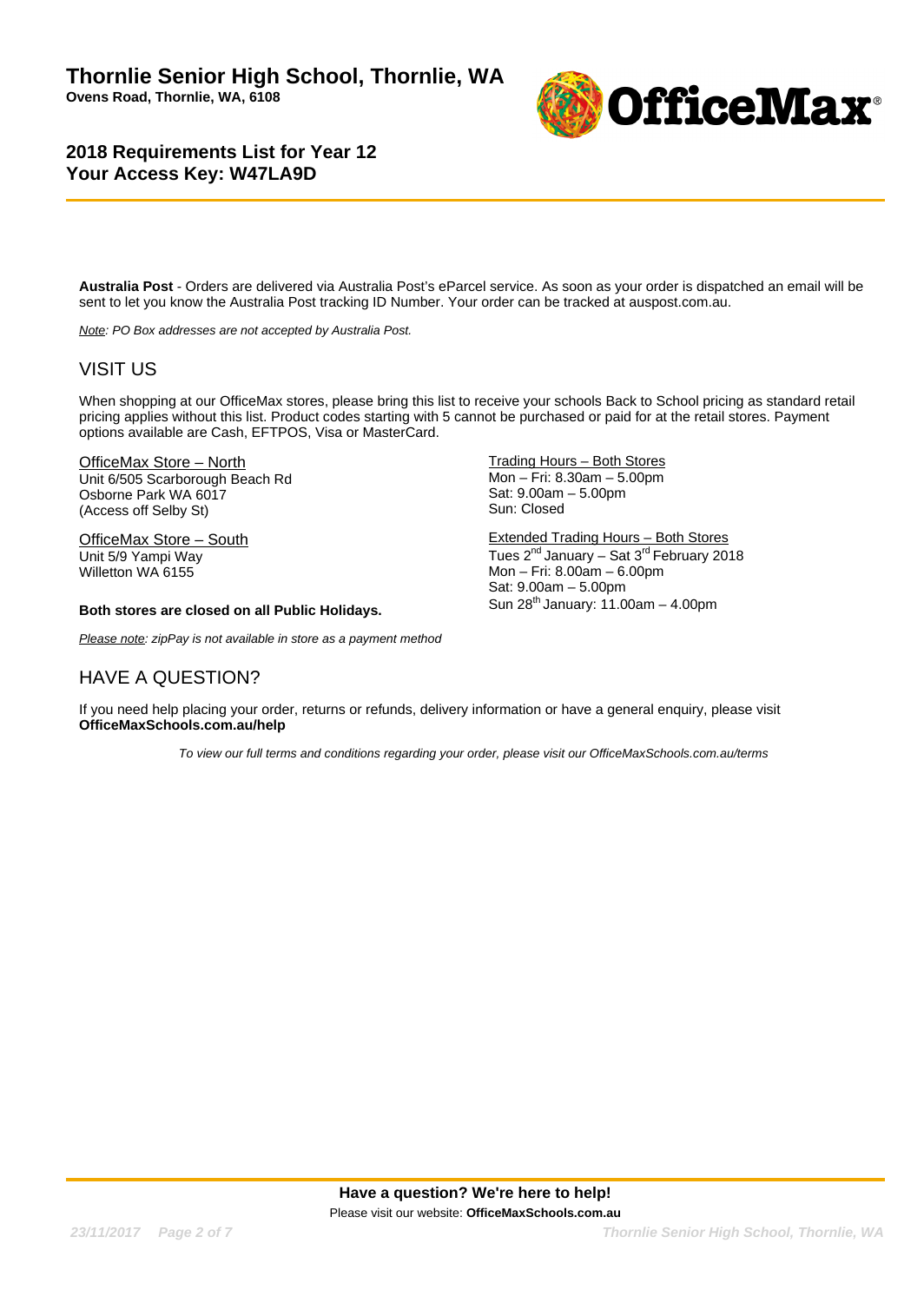

| <b>BIN</b>         |                             | <b>QTY ITEMS</b>                                                                                | <b>UNIT PRICE BIN</b> |                                                                                                |          | <b>QTY ITEMS</b>                                                                                 | <b>UNIT PRICE</b> |  |  |
|--------------------|-----------------------------|-------------------------------------------------------------------------------------------------|-----------------------|------------------------------------------------------------------------------------------------|----------|--------------------------------------------------------------------------------------------------|-------------------|--|--|
|                    |                             | <b>ITEMS FOR PERSONAL USE</b>                                                                   |                       |                                                                                                |          | <b>APPLIED INFORMATION TECHNOLOGY GENERAL 12</b>                                                 |                   |  |  |
| S0054              | $\mathbf{\mathbf{\perp}}$ 1 | 2147955 Office Elements Lever<br>Arch Board File A4 70mm Blue                                   | \$4.68                | No requirements.                                                                               |          |                                                                                                  |                   |  |  |
| S0079              |                             | $\Box$ 1 1001442 A4 Reinforced Loose<br>Leaf Refill 7mm Ruled, Pack of<br>100                   | \$3.05                | <b>BIOLOGY ATAR 12</b><br>$\Box$ 1 1223291 Nelson Biology Units 3                              |          |                                                                                                  |                   |  |  |
| S0126              |                             | $\Box$ 1 1311964 Marbig <sup>®</sup> Fluoro Tab<br>Dividers A4 5 Unprinted Tabs                 | \$3.26                | T5054                                                                                          |          | and 4 for the Australian<br>Curriculum (Student Book with 4<br>Access Codes)                     | \$82.95           |  |  |
| S0134              |                             | $\Box$ 1 2131137 Sharpie Yellow Fluo XL<br>Highlighter Chisel Tip                               | \$2.04                | T5058                                                                                          |          | $\Box$ 1 1228757 Year 12 Biology Student<br>Workbook (Biozone)                                   | \$39.95           |  |  |
| S0287              |                             | $\boxed{\phantom{0}}$ 1 1495267 Marbig Polypick<br>Document Wallet 25mm Gusset<br>Foolscap Blue | \$2.61                | T5060                                                                                          | $\Box$ 1 | 1256394 WACE Study Guide<br>Biology Year 12 ATAR Units 3<br>and 4 Walster                        | \$54.00           |  |  |
| S0422              | ⊔ 1                         | 1296833 OfficeMax 7085 30<br><b>Eraser PVC Free Small</b>                                       | \$0.63                |                                                                                                |          |                                                                                                  |                   |  |  |
| S <sub>04</sub> 33 | $\sqcup$ 1                  | 1137875 OfficeMax Silver 1 Hole<br><b>Metal Sharpener</b>                                       | \$1.62                | T3044                                                                                          | $\Box$ 1 | <b>BUSINESS MANAGEMENT &amp; ENTERPRISE ATAR 12</b><br>1257927 Business Management               | \$64.95           |  |  |
| S0538              | $\Box$ 1                    | 1115286 OfficeMax Plastic Ruler<br>30cm Clear                                                   | \$0.72                |                                                                                                |          | and Enterprise: A Resource for<br>Year 12 ATAR                                                   |                   |  |  |
| S0703              |                             | $\Box$ 6 2109514 Staedtler Blue Stick 430<br>Ballpoint Pen 0.45mm Medium                        | \$0.72                | <b>CAREER &amp; ENTERPRISE GENERAL 12</b>                                                      |          |                                                                                                  |                   |  |  |
| S0720              | $\Box$ 3                    | Tip<br>2109530 Staedtler Red Stick 430<br>Ballpoint Pen 0.45mm Medium                           | \$0.66                | S0106                                                                                          |          | 1 1922521 Marbig A4 Refillable<br>Display Book 20 Pocket Clear<br><b>Front Black Back</b>        | \$3.32            |  |  |
| S0854              | $\Box$ 2                    | Tip<br>1022849 Staedtler Tradition 110<br>HB Pencil                                             | \$1.07                | S0289                                                                                          |          | $\boxed{\phantom{0}}$ 1 1495240 Marbig Polypick<br>Document Wallet 25mm Gusset<br>Foolscap Black | \$2.44            |  |  |
| S0891              | $\Box$ 1                    | 1258869 OfficeMax Vinyl Name<br>Pencil Case 325x165mm Assorted<br>Colours                       | \$4.13                | S0461                                                                                          | $\Box$ 1 | 2517051 OfficeMax A4 Premium<br>Exercise Book 8mm Ruled 70gsm<br>Red Margin 96 Pages             | \$1.88            |  |  |
| S0973              | ┙+                          | 2184567 Dettol Anti-Bacterial<br>Hand Sanitiser, 50Ml                                           | \$3.49                |                                                                                                |          | <b>CERTIFICATE II IN BUSINESS</b>                                                                |                   |  |  |
| S0989              | 1                           | 2010879 Tjindgarmi Facial Tissue<br>2 Ply, Pack of 220                                          | \$2.43                | No requirements.                                                                               |          |                                                                                                  |                   |  |  |
|                    |                             | <b>ANCIENT HISTORY GENERAL 12</b>                                                               |                       |                                                                                                |          | <b>CERTIFICATE II IN COMMUNITY SERVICES</b>                                                      |                   |  |  |
| S0096              |                             | $\Box$ 2 1032895 OfficeMax A4 Refillable<br>Display Book 20 Pocket Green                        | \$1.62                | No requirements.                                                                               |          |                                                                                                  |                   |  |  |
| S0287              |                             | $\Box$ 2 1495267 Marbig Polypick<br>Document Wallet 25mm Gusset<br>Foolscap Blue                | \$2.61                | <b>CERTIFICATE II IN CREATIVE INDUSTRIES</b>                                                   |          |                                                                                                  |                   |  |  |
| S0574              | $\blacksquare$ 2            | 1350331 OfficeMax A4 Exercise<br>Book 5mm Graph 96 Pages                                        | \$1.88                | <b>CERTIFICATE II IN DANCE</b><br>Black tights/shorts are required, to be purchased by student |          |                                                                                                  |                   |  |  |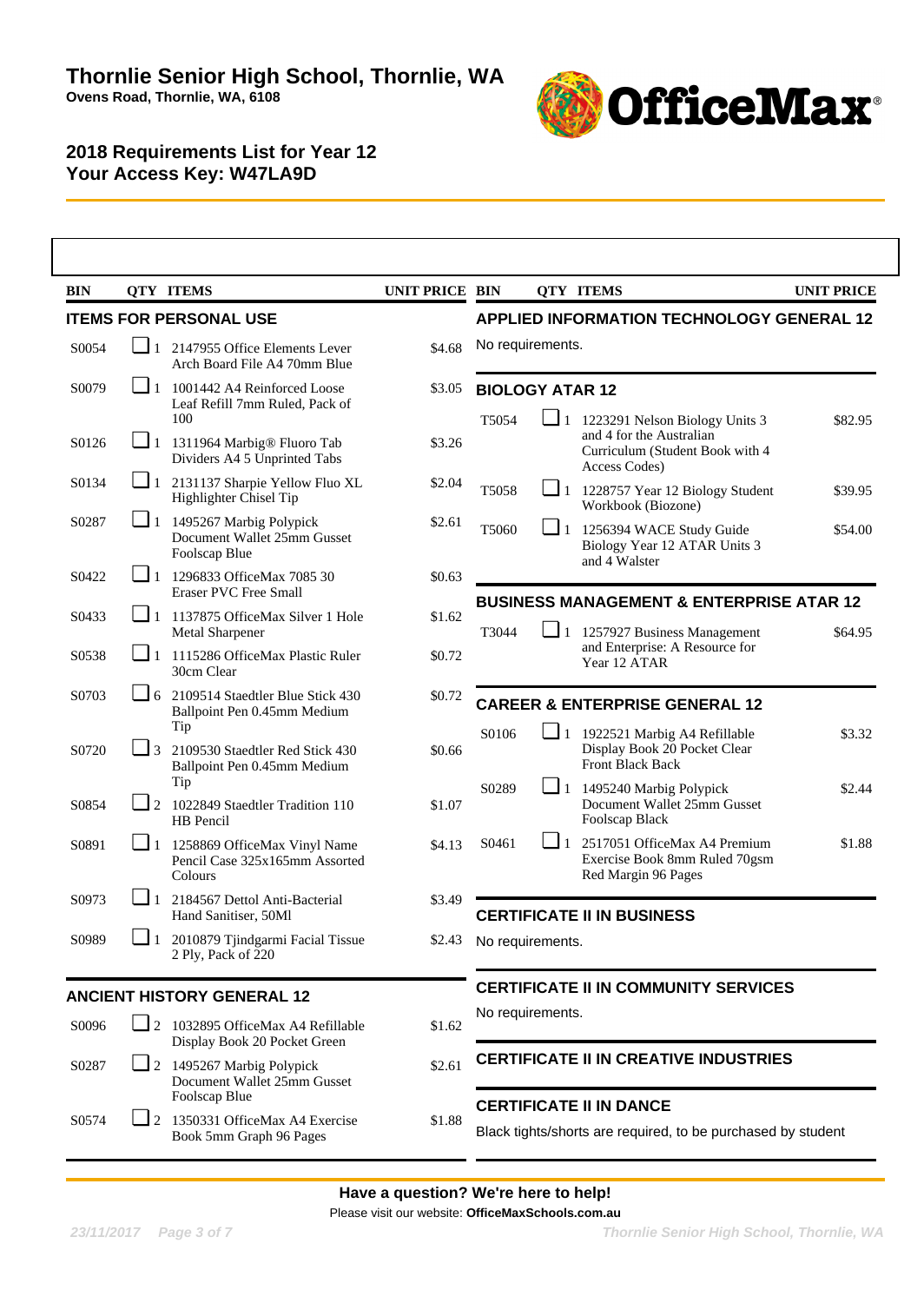

| BIN                  |                                                                                                                                                                                                                                                                                                                                  | <b>QTY ITEMS</b>                                                                                            | UNIT PRICE BIN                                                                                                                                                                               |                                                  |                                    | <b>QTY ITEMS</b>                                                                                   | <b>UNIT PRICE</b> |  |  |
|----------------------|----------------------------------------------------------------------------------------------------------------------------------------------------------------------------------------------------------------------------------------------------------------------------------------------------------------------------------|-------------------------------------------------------------------------------------------------------------|----------------------------------------------------------------------------------------------------------------------------------------------------------------------------------------------|--------------------------------------------------|------------------------------------|----------------------------------------------------------------------------------------------------|-------------------|--|--|
|                      |                                                                                                                                                                                                                                                                                                                                  | (these items are NOT available from the Uniform Shop).<br>shops: Dance Alley in Cannington OR Obsessions in | Students will be required to purchase the Dance shirt. The<br>teacher will notify at the beginning of 2018. Jazz shoes/foot<br>undies/convertible tan stockings are all available from dance | T5066                                            | $\Box$ 1                           | Lucarelli<br>1254316 Exploring Chemistry Yr<br>12: Experiments Investigations<br>and Problems      | \$37.65           |  |  |
| Maddington.<br>S0093 |                                                                                                                                                                                                                                                                                                                                  | 1032860 OfficeMax A4 Refillable<br>Display Book 20 Pocket Black                                             | \$1.62                                                                                                                                                                                       | T <sub>5068</sub>                                |                                    | $\Box$ 1 1256491 WACE Study Guide<br>Chemistry Year 12 ATAR Units 3<br>and 4 Lucarelli and Proctor | \$54.00           |  |  |
|                      |                                                                                                                                                                                                                                                                                                                                  | <b>CERTIFICATE II IN ENGINEERING PATHWAYS</b>                                                               |                                                                                                                                                                                              | T5096                                            |                                    | $\Box$ 1 2943964 Pearson Chemistry WA<br>12 Student Book/eBook<br>New edition for 2018.            | \$82.95           |  |  |
|                      |                                                                                                                                                                                                                                                                                                                                  | suitable for welding and excursions.                                                                        | Students to retain Hi-Vis long sleeve shirt from 2017. This is                                                                                                                               | <b>CISCO NETWORKING ACADEMY - ROUTING</b>        |                                    |                                                                                                    |                   |  |  |
|                      |                                                                                                                                                                                                                                                                                                                                  | <b>CERTIFICATE II IN HOSPITALITY</b>                                                                        |                                                                                                                                                                                              | S0093                                            | ┚<br>$\overline{1}$                | 1032860 OfficeMax A4 Refillable<br>Display Book 20 Pocket Black                                    | \$1.62            |  |  |
|                      | No requirements.                                                                                                                                                                                                                                                                                                                 |                                                                                                             |                                                                                                                                                                                              | <b>COMPUTER SCIENCE ATAR 12</b>                  |                                    |                                                                                                    |                   |  |  |
|                      |                                                                                                                                                                                                                                                                                                                                  | <b>CERTIFICATE II IN SPORT &amp; RECREATION</b>                                                             |                                                                                                                                                                                              | S0093                                            | $\sqcup_1$                         | 1032860 OfficeMax A4 Refillable<br>Display Book 20 Pocket Black                                    | \$1.62            |  |  |
|                      | White Physical Education polo shirt with school logo "Physical<br>Education" for all Physical Education classes. The cost is \$30<br>and can be purchased from the Phys Ed office. Black Airflow<br>shorts (unisex). Items are available from Uniform Concepts/Nell<br>Gray (see Uniform Information Sheet for further details). |                                                                                                             |                                                                                                                                                                                              |                                                  | $\Box$ 1                           | 7601638 Jasart Diary Visual<br>Sketch and Write A4 30 Blank<br>and 30 Lined Pg EA                  | \$10.49           |  |  |
|                      | Students are required to supply a small/medium padlock for the<br>valuables lockers.                                                                                                                                                                                                                                             |                                                                                                             |                                                                                                                                                                                              |                                                  | <b>DESIGN: GRAPHICS GENERAL 12</b> |                                                                                                    |                   |  |  |
| S0097                | $\Box$ 1<br>2339358 OfficeMax A4 Refillable<br>\$1.62<br>Display Book 20 Pocket Yellow                                                                                                                                                                                                                                           |                                                                                                             |                                                                                                                                                                                              | No requirements.                                 |                                    |                                                                                                    |                   |  |  |
| S0464                |                                                                                                                                                                                                                                                                                                                                  | 2518058 OfficeMax A4 Premium<br>Exercise Book 8mm Ruled 70gsm                                               | \$2.15                                                                                                                                                                                       | <b>ENGLISH AS AN ADDITIONAL LANGUAGE ATAR 12</b> |                                    |                                                                                                    |                   |  |  |
|                      |                                                                                                                                                                                                                                                                                                                                  | Red Margin 128 Pages                                                                                        |                                                                                                                                                                                              | S0054                                            | $-11$                              | 2147955 Office Elements Lever<br>Arch Board File A4 70mm Blue                                      | \$4.68            |  |  |
|                      |                                                                                                                                                                                                                                                                                                                                  | <b>CERTIFICATE II IN VISUAL ARTS</b><br>Retain items from Year 11, 2017.                                    |                                                                                                                                                                                              | S0079                                            | $\Box$ 1                           | 1001442 A4 Reinforced Loose<br>Leaf Refill 7mm Ruled, Pack of<br>100                               | \$3.05            |  |  |
|                      |                                                                                                                                                                                                                                                                                                                                  | CERTIFICATE II IN VISUAL ARTS FURNITURE                                                                     |                                                                                                                                                                                              | S0093                                            |                                    | 1032860 OfficeMax A4 Refillable<br>Display Book 20 Pocket Black                                    | \$1.62            |  |  |
| S0107                |                                                                                                                                                                                                                                                                                                                                  | $\Box$ 1 1515411 Marbig A4 Refillable<br>Display Book 20 Pocket Clear<br>Front Blue Back                    | \$3.32                                                                                                                                                                                       | T3838                                            | $\Box$ 1                           | 1181246 Oxford Australian<br>Student'S Colour Dictionary, 4Th<br>Ed                                | \$39.95           |  |  |
|                      |                                                                                                                                                                                                                                                                                                                                  |                                                                                                             | CERTIFICATE III IN INFO, DIGITAL MEDIA & TECH                                                                                                                                                | 12                                               |                                    | ENGLISH AS AN ADDITIONAL LANGUAGE GENERAL                                                          |                   |  |  |
|                      |                                                                                                                                                                                                                                                                                                                                  | <b>CHEMISTRY ATAR 12</b>                                                                                    |                                                                                                                                                                                              | S0054                                            |                                    | $\boxed{\phantom{0}}$ 1 2147955 Office Elements Lever<br>Arch Board File A4 70mm Blue              | \$4.68            |  |  |
| T <sub>5065</sub>    |                                                                                                                                                                                                                                                                                                                                  | 1 1255460 Essential Chemistry<br>ATAR Units $3 + 4$ . Author: Nick                                          | \$69.50                                                                                                                                                                                      | S0079                                            |                                    | $\Box$ 1 1001442 A4 Reinforced Loose<br>Leaf Refill 7mm Ruled, Pack of                             | \$3.05            |  |  |
|                      |                                                                                                                                                                                                                                                                                                                                  |                                                                                                             |                                                                                                                                                                                              |                                                  |                                    |                                                                                                    |                   |  |  |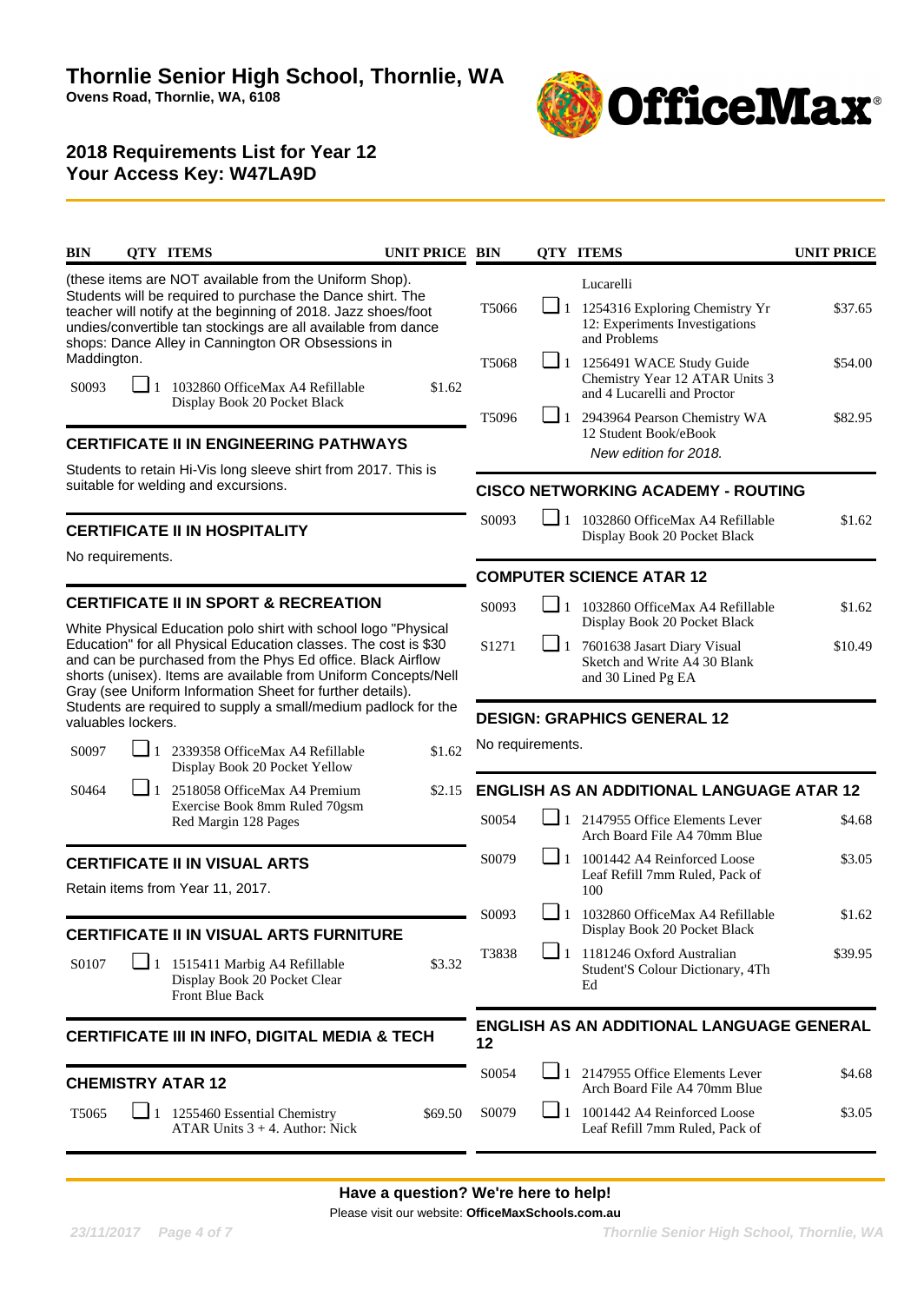

| <b>BIN</b>               | <b>QTY ITEMS</b>                                                          |                                                                                       | <b>UNIT PRICE BIN</b> |                   |                                                                             | <b>QTY ITEMS</b>                                                                                        | <b>UNIT PRICE</b> |  |
|--------------------------|---------------------------------------------------------------------------|---------------------------------------------------------------------------------------|-----------------------|-------------------|-----------------------------------------------------------------------------|---------------------------------------------------------------------------------------------------------|-------------------|--|
| S0093                    |                                                                           | 100<br>1032860 OfficeMax A4 Refillable<br>Display Book 20 Pocket Black                | \$1.62                | T <sub>5255</sub> | $\Box$ 1                                                                    | 2952092 A Students Guide to the<br>2018 WACE Year 12 ATAR<br>Geography Examination [WA<br>ATAR Year 12] | \$37.70           |  |
| T3838                    | ┛+<br>1181246 Oxford Australian<br>Student'S Colour Dictionary, 4Th<br>Ed |                                                                                       | \$39.95               | T5259             | $\Box$ 1                                                                    | 1275674 WA ATAR Geography<br>Units 3 and 4 GAWA Anna<br>Griffin 2nd Edition                             | \$62.85           |  |
| <b>ENGLISH ATAR 12</b>   |                                                                           |                                                                                       |                       |                   |                                                                             | <b>HEALTH STUDIES ATAR 12</b>                                                                           |                   |  |
| S0014                    | $\Box$ 1                                                                  | 1037323 Marbig® Enviro Deluxe<br>Binders Black 2 D Ring, 38mm                         | \$5.24                | S0093             | $\Box$ 1<br>1032860 OfficeMax A4 Refillable<br>Display Book 20 Pocket Black |                                                                                                         | \$1.62            |  |
| S0079                    |                                                                           | $\blacksquare$ 1 1001442 A4 Reinforced Loose<br>Leaf Refill 7mm Ruled, Pack of<br>100 | \$3.05                | S0464             | $\Box$ 1                                                                    | 2518058 OfficeMax A4 Premium<br>Exercise Book 8mm Ruled 70gsm<br>Red Margin 128 Pages                   | \$2.15            |  |
| S0293                    | $\blacksquare$ 1                                                          | 1456474 OfficeMax<br>Polypropylene Document Wallet<br>A4 Blue                         | \$1.71                | T4823             | └┛+<br>1259784 Health Studies Year 12<br>ATAR (Lockhart)                    |                                                                                                         | \$60.00           |  |
| S0926                    | $\Box$ 1                                                                  | 2940450 Verbatim Store N Go<br>8GB Swivel USB Drive                                   | \$7.65                |                   |                                                                             | <b>HEALTH STUDIES GENERAL 12</b>                                                                        |                   |  |
| T3528                    |                                                                           | $\Box$ 1 1146181 Jasper Jones (Silvey)                                                | \$23.99               | S0093             | $\Box$ 1                                                                    | 1032860 OfficeMax A4 Refillable                                                                         | \$1.62            |  |
| T3789                    |                                                                           | 1183249 When The Wind Blows<br>(Briggs)                                               | \$22.99               | S0464             | $\sqcup$ 1                                                                  | Display Book 20 Pocket Black<br>2518058 OfficeMax A4 Premium<br>Exercise Book 8mm Ruled 70gsm           | \$2.15            |  |
|                          |                                                                           | <b>ENGLISH FOUNDATION 12</b>                                                          |                       |                   |                                                                             | Red Margin 128 Pages                                                                                    |                   |  |
|                          |                                                                           |                                                                                       |                       |                   |                                                                             | <b>HUMAN BIOLOGY ATAR 12</b>                                                                            |                   |  |
|                          |                                                                           | <b>ENGLISH GENERAL 12</b>                                                             |                       | T5071             |                                                                             | $\Box$ 1 1224719 Human Perspectives                                                                     | \$76.95           |  |
| S0014                    |                                                                           | 1 1037323 Marbig® Enviro Deluxe<br>Binders Black 2 D Ring, 38mm                       | \$5.24                |                   |                                                                             | Units 3 and 4 Student Book with<br>Access Card 4 Years. Authors:<br>Ashley Joyce and Terry Newton       |                   |  |
| S0079                    | $\Box$ 1                                                                  | 1001442 A4 Reinforced Loose<br>Leaf Refill 7mm Ruled, Pack of<br>100                  | \$3.05                | T5077             | $\sqcup$ 1                                                                  | 1256521 WACE Study Guide<br>Human Biology Year 12 ATAR                                                  | \$54.00           |  |
| S0293                    | $\blacksquare$ 1                                                          | 1456474 OfficeMax<br>Polypropylene Document Wallet<br>A4 Blue                         | \$1.71                |                   |                                                                             | Units 3 and 4 Sanfelieu<br><b>INTEGRATED SCIENCE GENERAL 12</b>                                         |                   |  |
| S0926                    |                                                                           | 2940450 Verbatim Store N Go<br>8GB Swivel USB Drive                                   | \$7.65                | S0464             |                                                                             | 2518058 OfficeMax A4 Premium<br>Exercise Book 8mm Ruled 70gsm                                           | \$2.15            |  |
| T3699                    | $\sqcup$ 1                                                                | 1255649 Hunger Games 1 Adult<br><b>Edition Suzanne Collins</b>                        | \$19.99               |                   |                                                                             | Red Margin 128 Pages                                                                                    |                   |  |
|                          |                                                                           |                                                                                       |                       |                   |                                                                             | <b>JAPANESE ATAR 12</b>                                                                                 |                   |  |
| No items required.       |                                                                           | <b>FOOD SCIENCE &amp; TECNOLOGY GENERAL 12</b>                                        |                       | for \$20.00)      |                                                                             | 3 x Japanese workbooks (to be purchased through the School                                              |                   |  |
| <b>GEOGRAPHY ATAR 12</b> |                                                                           |                                                                                       |                       |                   | $\Box$ 1                                                                    | 2339358 OfficeMax A4 Refillable<br>Display Book 20 Pocket Yellow                                        | \$1.62            |  |
|                          |                                                                           |                                                                                       |                       | S0448             |                                                                             | $\Box$ 1 1288873 OfficeMax A4 Exercise                                                                  | \$0.72            |  |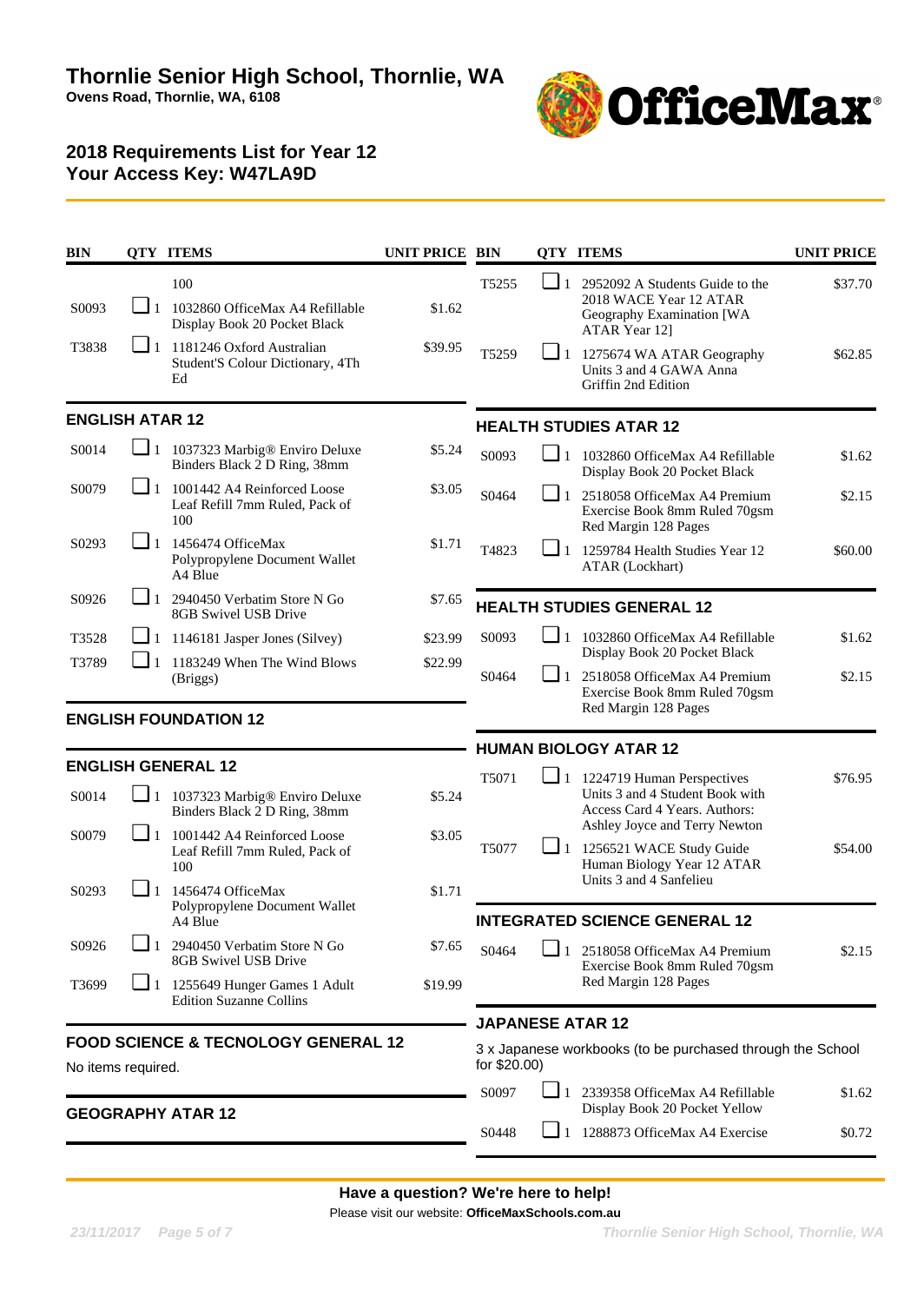

| BIN               |                                                                                                                                                       | <b>QTY ITEMS</b>                                                                                                             | <b>UNIT PRICE BIN</b> |                            |                                                                                                                                                                                                                                                 | <b>QTY ITEMS</b>                                                                                                                | <b>UNIT PRICE</b>  |  |
|-------------------|-------------------------------------------------------------------------------------------------------------------------------------------------------|------------------------------------------------------------------------------------------------------------------------------|-----------------------|----------------------------|-------------------------------------------------------------------------------------------------------------------------------------------------------------------------------------------------------------------------------------------------|---------------------------------------------------------------------------------------------------------------------------------|--------------------|--|
| T4151             | $\Box$ 1                                                                                                                                              | Book 8mm Ruled Red Margin 64<br>Pages<br>1753045 Japanese Eng - Eng<br>Japanese Dictionary                                   | \$24.99               |                            | WA Foundation Mathematics Unit 3 (Pavlinovich, Treacy,<br>Cairnduff). Cost is \$35.00. WA Foundation Mathematics Unit 4<br>(Pavlinovich, Treacy, Cairnduff). Cost is \$35.00. Both books are<br>to be purchased from school's Maths Department. |                                                                                                                                 |                    |  |
|                   |                                                                                                                                                       | <b>MATERIALS DESIGN &amp; TECHNOLOGY: METAL</b>                                                                              |                       | S0014                      |                                                                                                                                                                                                                                                 | $\Box$ 1 1037323 Marbig® Enviro Deluxe<br>Binders Black 2 D Ring, 38mm                                                          | \$5.24             |  |
| <b>GENERAL 12</b> |                                                                                                                                                       |                                                                                                                              |                       | S0626                      | $\Box$ 1                                                                                                                                                                                                                                        | 2192136 OfficeMax A4 Divided<br>Notebook 7mm Ruled 5 Pocket                                                                     | \$11.24            |  |
| S0093             | ⊔ 1                                                                                                                                                   | 1032860 OfficeMax A4 Refillable<br>Display Book 20 Pocket Black                                                              | \$1.62                | S0941                      |                                                                                                                                                                                                                                                 | Dividers 250 Pages<br>2956675 Sharp EL531THBWH                                                                                  | \$24.20            |  |
|                   |                                                                                                                                                       | <b>MATHEMATICS APPLICATIONS ATAR 12</b>                                                                                      |                       |                            |                                                                                                                                                                                                                                                 | Scientific Calculator Black and<br>White                                                                                        |                    |  |
| S0014             |                                                                                                                                                       | 1 1037323 Marbig® Enviro Deluxe<br>Binders Black 2 D Ring, 38mm                                                              | \$5.24                |                            |                                                                                                                                                                                                                                                 | <b>MATHEMATICS METHODS ATAR 12</b>                                                                                              |                    |  |
| S0626             |                                                                                                                                                       | 2192136 OfficeMax A4 Divided<br>Notebook 7mm Ruled 5 Pocket                                                                  | \$11.24               | S0048                      | ❏                                                                                                                                                                                                                                               | 1947354 OfficeMax Lever Arch<br>PE File A4 75mm Red                                                                             | \$5.14             |  |
| S0946             |                                                                                                                                                       | Dividers 250 Pages<br>1953664 Casio FX-CP400<br>ClassPad CAS Calculator                                                      | \$240.00              | S0626                      | $\Box$ 1                                                                                                                                                                                                                                        | 2192136 OfficeMax A4 Divided<br>Notebook 7mm Ruled 5 Pocket<br>Dividers 250 Pages                                               | \$11.24            |  |
| T <sub>4679</sub> | $\square_1$                                                                                                                                           | 2946300 Mathematics<br>Applications Unit 3 Revised ed.                                                                       | \$39.95               | S0946                      | $\Box$ 1                                                                                                                                                                                                                                        | 1953664 Casio FX-CP400<br>ClassPad CAS Calculator                                                                               | \$240.00           |  |
| T4680             |                                                                                                                                                       | Author: Alan Sadler<br>New Edition for 2018<br>2946319 Mathematics<br>Applications Unit 4 Revised Ed.<br>Author: Alan Sadler | \$39.95               | T <sub>4688</sub><br>T4689 | $\Box$ 1<br>$\Box$ 1                                                                                                                                                                                                                            | 1256688 Mathematics Methods<br>Year 12 ATAR Course Text Book<br>Lee<br>1256556 WACE Revision Series<br>Mathematics Methods ATAR | \$80.00<br>\$54.00 |  |
| T4681             | New Edition for 2018<br>$\boxed{\phantom{0}}$ 1 1256548 WACE Revision Series<br>\$54.00<br>Mathematics Applications ATAR<br>Year 12 Units 3 and 4 Lee |                                                                                                                              |                       |                            |                                                                                                                                                                                                                                                 | Year 12 Units 3 and 4 Lee<br><b>MODERN HISTORY ATAR 12</b>                                                                      |                    |  |
|                   |                                                                                                                                                       | <b>MATHEMATICS ESSENTIALS GENERAL 12</b><br>MAWA Essential Maths for Units 3 & 4 (Buckley, Callaway,                         |                       | T5325                      | $\Box$ 1                                                                                                                                                                                                                                        | 1244809 Nelson Modern History:<br>Russia and the Soviet Union SB<br>(Print) By Ken Webb                                         | \$60.95            |  |
|                   |                                                                                                                                                       | Ostberg). Cost is \$35.00. Book to be purchased from the<br>school's Maths Department.                                       |                       | <b>MUSIC GENERAL 12</b>    |                                                                                                                                                                                                                                                 |                                                                                                                                 |                    |  |
| S0014             |                                                                                                                                                       | $\Box$ 1 1037323 Marbig® Enviro Deluxe<br>Binders Black 2 D Ring, 38mm                                                       | \$5.24                | S0093                      |                                                                                                                                                                                                                                                 | 4 1032860 OfficeMax A4 Refillable<br>Display Book 20 Pocket Black                                                               | \$1.62             |  |
| S0626             | $\Box$ 1                                                                                                                                              | 2192136 OfficeMax A4 Divided<br>Notebook 7mm Ruled 5 Pocket<br>Dividers 250 Pages                                            | \$11.24               | S0448                      |                                                                                                                                                                                                                                                 | $\Box$ 1 1288873 OfficeMax A4 Exercise<br>Book 8mm Ruled Red Margin 64<br>Pages                                                 | \$0.72             |  |
| S0941             | $\Box$ 1                                                                                                                                              | 2956675 Sharp EL531THBWH<br>Scientific Calculator Black and                                                                  | \$24.20               | S0589                      | $\Box$ 1                                                                                                                                                                                                                                        | 1308955 OfficeMax A4 Music<br><b>Exercise Book 48 Pages</b>                                                                     | \$1.97             |  |
|                   |                                                                                                                                                       | White                                                                                                                        |                       | S0926                      | $\Box$ 1                                                                                                                                                                                                                                        | 2940450 Verbatim Store N Go<br>8GB Swivel USB Drive                                                                             | \$7.65             |  |
|                   |                                                                                                                                                       | <b>MATHEMATICS FOUNDATION 12</b>                                                                                             |                       |                            |                                                                                                                                                                                                                                                 |                                                                                                                                 |                    |  |